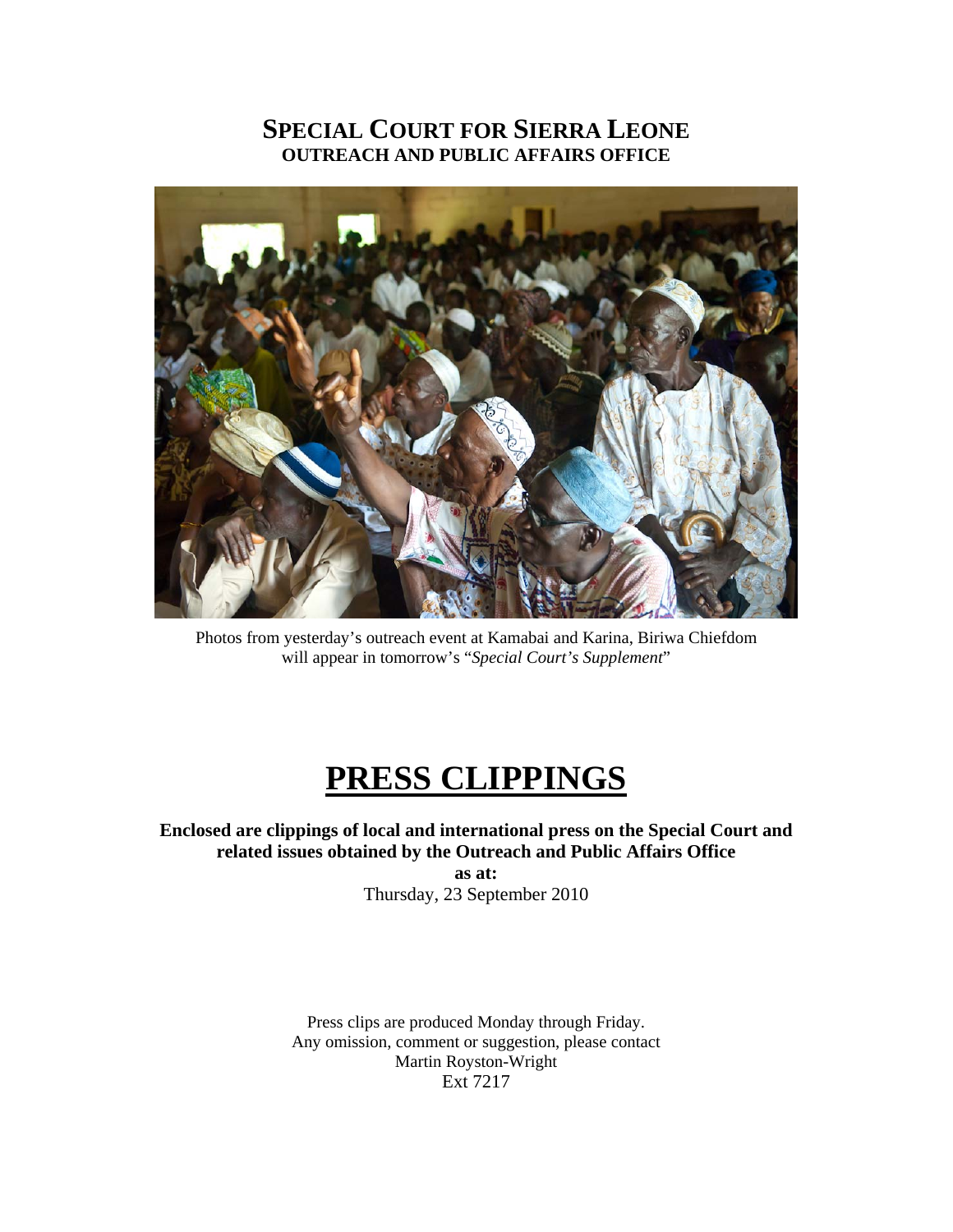| <b>Local News</b>                                                                      |             |
|----------------------------------------------------------------------------------------|-------------|
| Witness Disagrees With Prosecution over Small Boys Unit / The Post                     | Page 3      |
| ICC is Not A Priority to Sierra Leone / Premier News                                   | Page 4      |
| <b>International News</b>                                                              |             |
| Naomi Campbell Says She Was a Scapegoat at War Crimes Trial / Telegraph                | Pages 5-6   |
| Lubanga Opposes Prosecutor's Bid To Interview Pending Witnesses / Lubangatrial.org     | Pages 7-8   |
| Most Kenyans Want International Criminal Court to Try Violence Suspects / Bloomberg    | Page 9      |
| Omar Plays Down Threats to ICC Witnesses / Capital News                                | Pages 10-11 |
| Israel Broke Human Rights Law in Gaza Strip Flotilla Action, UN Panel Says / Bloomberg | Pages 12-13 |
|                                                                                        |             |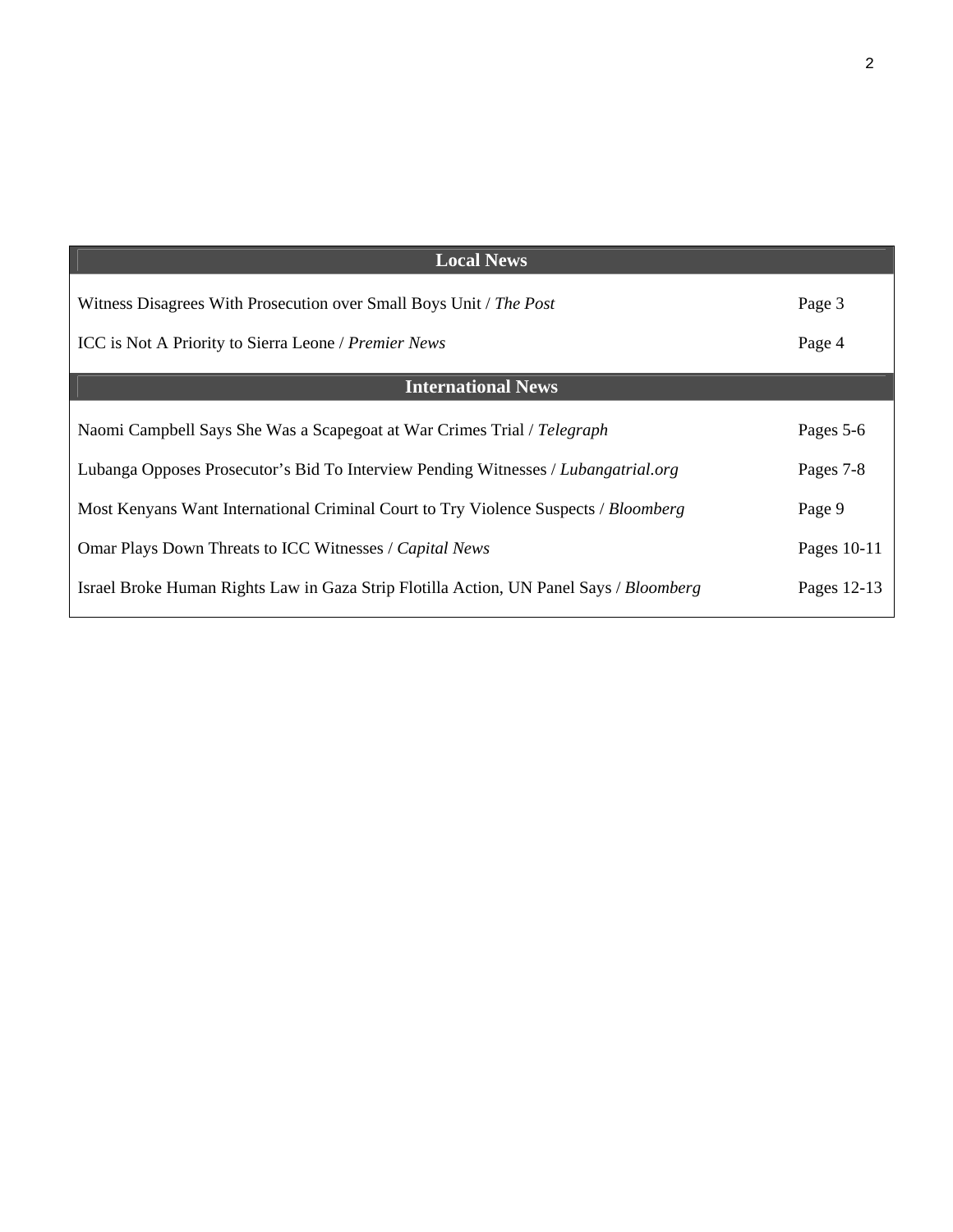## sagrees with Prosecutors over Small Boys Unit

As his cross-examination moved into a second week, Charles Taylor's 20th defence witness today disagreed with prosecutors that Mr. Taylor's National Patriotic Front of Liberia (NPFL) rebel group had a Small<br>Boys Unit (SBU) during Liberia's civil conflict.

Prosecutors allege that the SBU comprised of children, who were forcefully conscripted and used for combat purposes by Mr. Taylor's rebel forces in Liberia. These children did not only fight in frontlines, but were also used to man NPFL checkpoints and served as bodyguards to NPFL. rebel commanders, prosecutors say.

It is also alleged that this practice was replicated by Revolutionary United Front (RUF) rebels in Sierra Leone, who Mr. Taylor is alleged to have controlled and supported during the 11 year conflict in Sierra Leone. Mr. Taylor has denied these allegations. In his testimony as a defence witness for Mr. Taylor, DCT-008 has told the court that the NPFL did not use children in combat or to man checkpoints. According to the witness, commanders only lived with their younger brothers, who helped them perform domestic chores, and these were the ones called



SBUs. They neither took part in

combat, nor were they made to

man checkpoints or to serve as

bodyguards to rebel command-

Today, Chief Prosecutor

Brenda Hollis challenged the

witness on the NPFL's use of

When asked whether "it is true

that the NPFL did indeed have a

unit called SBU," DCT-008 said,

Wh.n the prosecutor stated

that "these SBUs were used at

checkpoints," the witness said.

"No." "My testimony is that the

NPFL did not have any unit

called the SBU. The SBU was

the name given to those young

boys who were with their big

brothers and sisters, but they

"They were not soldiers, they

were not part of the NPFL,

DCT-008 said.

ers, the witness said.

SBUs.

'No."

were not gun carriers," he added

Ms. Hollis read a portion of the statement made to defence lawyers by Mr. Taylor's first witness, Yanks Smythe a Gambian member of the NPFL who later attained Liberian citizenship and was appointed Liberian ambassador to Libya and Tunisia. In the statement, Mr. Smythe was quoted as saving to defense lawyers that the "SBUs were under aged but part of the NPFL rank."

When this was presented to the witness with a suggestion that he also knew of the SBUs being part of the NPFL, DCT-008 said, "I don't know that, I don't know of a unit called SBU and there was no unit in the NPFL called SBU."

Put to him again that Mr. Smythe said in his statement that "SBUs"

The witness also refuted allegations that Mr. Taylor personally had SBU's assigned to him, telling edge never had SBU's around. him.'

Ms. Hollis also quoted John T. Richardson, a former member of the NPFL and National Security Adviser to Mr. Taylor who in a 1994 news interview said, "The NPFL used children to fight for their own protection.'

The witness still insisted, "I am not aware of that.'

Earlier in the morning, the witness attempted to make corrections to certain aspects of his testimony given to the court last week about being present when RUF commander Sam Bockarie said that Vamunya Sherif, a previous prosecution witness and a member of Mr. Taylor's security apparatus, had sold arms and ammunition to the RUE. The witness also told the court last week that the Special Security Services (SSS) communications office was located on the 4th floor of the Executive Mansion, an account that is contrary to that given by Mr. Taylor himself that the communications office was located on the 5th floor of the mansion.

Today, as his cross-examination was about to recommence, the witness told the court, "I want to make a correction on my testimony re-' garding Vamunya Sherif and also

the court, "Mr. Taylor to my knowl-<br>some clarification concerning the 5th floor.

Both Ms. Hollis and the presiding judge of the Trial Chamber, Justice Julia Sebutinde, told the witness that any clarifications to his earlier testimony will be made during re-examination by defence lawyers.

Ms. Hollis took further steps to suggest that the witness had notes in his room which he uses to crosscheck his daily testimony, a suggestion which the witness denied and to which defence lawyers objected. "Do you have notes in your room? Because this is the second time you have said you want to clarify something...because when you go back and study your notes, you realize you have deviated from your notes and you come back and try to prescript your evidence," Ms. Hollis questioned the witness.

"I do not have any notes in my room," the witness responded.

When defense lawyers objected to this line of questioning, the presiding judge upheld the defense objection and cautioned Ms. Hollis not to put such questions to the witness when there was no evidence to support suggestions that the witness did indeed have notes in his room.

DCT-008's cross-examination continues next Tuesday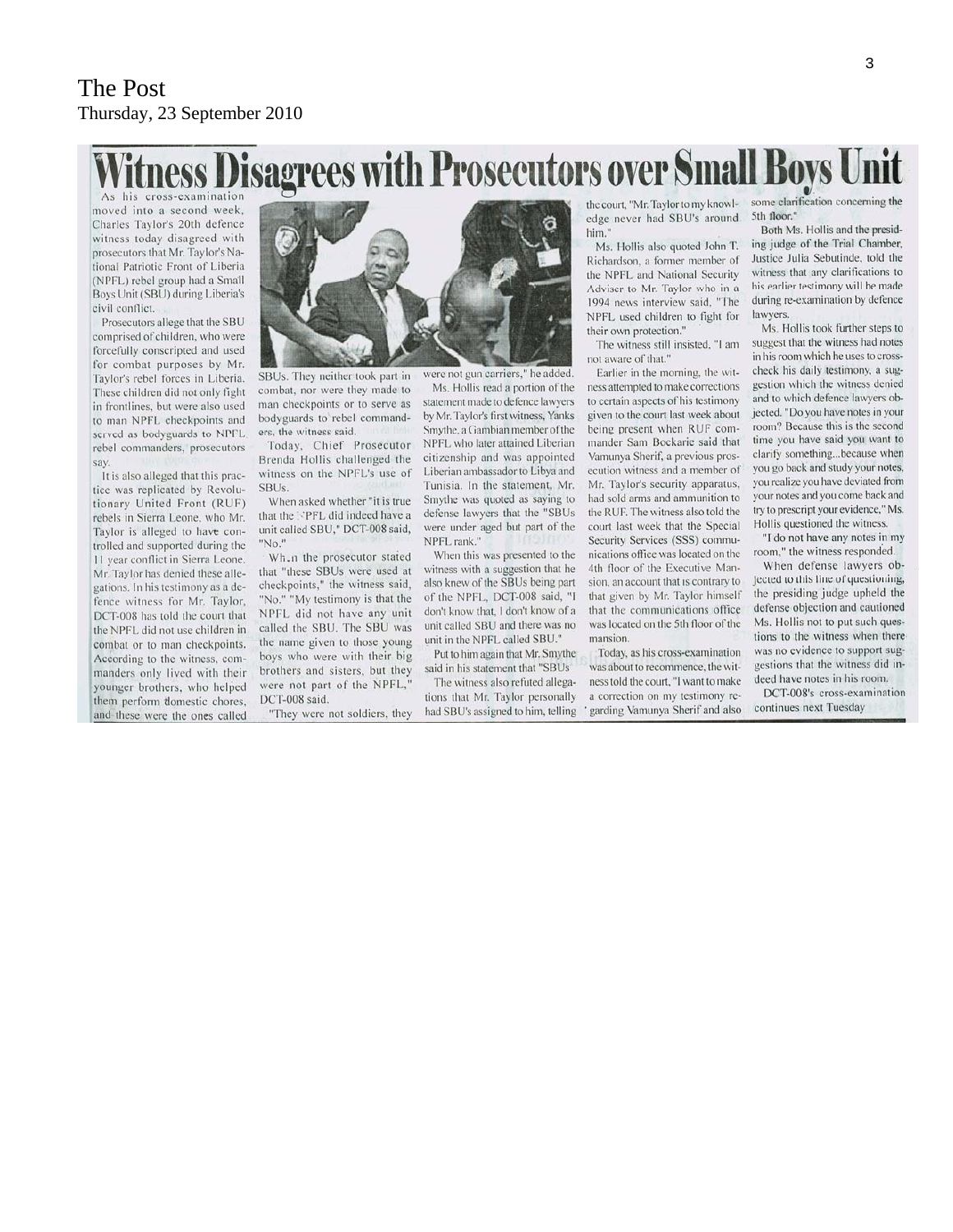# **ICC Is Not A Priority To Salone**

Inairperson of Parliamentarians for Global Action (PGA), Dr. Bernadette Lahai, has stated that for domesticating the Rome Statute in Sierra Leone is not a priority to Government.

#### **By Alpha Bedoh Kamara**

Dr. Lahai noted that even the Attorney attempt to negate the ICC many people General and Minister of Justice, Abdul Serry-Kamal remarked during a visit to his office that domesticating the Rome Statute in Sierra Leone is not a Government priority.

She made this statement yesterday at Parliament during a consultative meeting with the Sierra Leone Coalition for the International Criminal Court (SLCICC) on a draft legislative policy for the domestication and implementation of the Rome Statute in Sierra Leone.

She said in 2008, Sierra Leone hosted the Round Table Discussion in Africa on the International Criminal Court (ICC) and that having signed and ratified the agreement, Sierra Leone has the mandate to domesticate the ICC.

She disclosed that in a previous ICC meet in Kampala, the deputy Minister of Foreign Affairs and International Cooperation made a presentation reiterating series of recommendations with regards the crime of aggression in Sierra Leone.

The PGA, formed in 2003, was first chaired by Ibrahim Sorie and its first meeting held in Canada.

"Since then the PGA has been holding various activities in the country," she said, adding that ICC being one of their themes, will provide their utmost best to push the process forward.

The Chairman of the SLCICC, James Mathew, emphasized the positive impact the Special Court for Sierra Leone brings to Sierra Leone, noting that Sierra Leone should be part of the international community by domesticating the ICC.

Mathew said most of the violations in society are grievous offences in international law but that the perpetrators go unpunished and continue their act with impunity.

He cited the guilty verdict of excombatants tried at the Special Court for offences ranging from forceful marriage to sexual slavery.

"It is time for us to work together to ensure the rights of people are protected," he said, adding that with the deliberate

will continue to commit acts of violation with impunity.

He said it is time for Sierra Leone to commit itself to the ICC so that the nation could benefit from the many opportunities for people and areas affected by the war.

"The good thing about the ICC is unlike the Special Court for Sierra Leone that tried perpetrators but rather provides support for victims and communities affected by the violations.

"We will loose greatly if we fail to domesticate the ICC in Sierra Leone," he said, noting that with the ICC no one can continue to commit crimes of international nature with impunity.

Taking a cue from Mathew, the Director of Amnesty International-Sierra Leone, Brima A. Sheriff noted that proposals in the ICC may threaten the independence of the International Criminal Court.

"We are calling on all states to reject proposals which could seriously undermine the integrity of the Rome Statute and deeply politicize the Court," he said, noting that the amendments are being considered at the first Review Conference of the Rome Statute, which concludes in Kampala this week.

He said delegates appear to be moving towards a compromise that would authorize the United Nations Security Council, a political body, to control which crimes of aggression the Court could investigate and prosecute.

"This outcome would risk shattering the Court's independence achieved in Rome and open the door to the politization of its work and attacks against its credibility.

He said allowing states to protect their leaders from prosecution for the crime of aggression risks undermining the credibility of the ICC.

"Governments have effectively created a two-tier system of international justice where they can choose to stand above the law, rretreating from the principles established in Rome twelve years ago," he noted.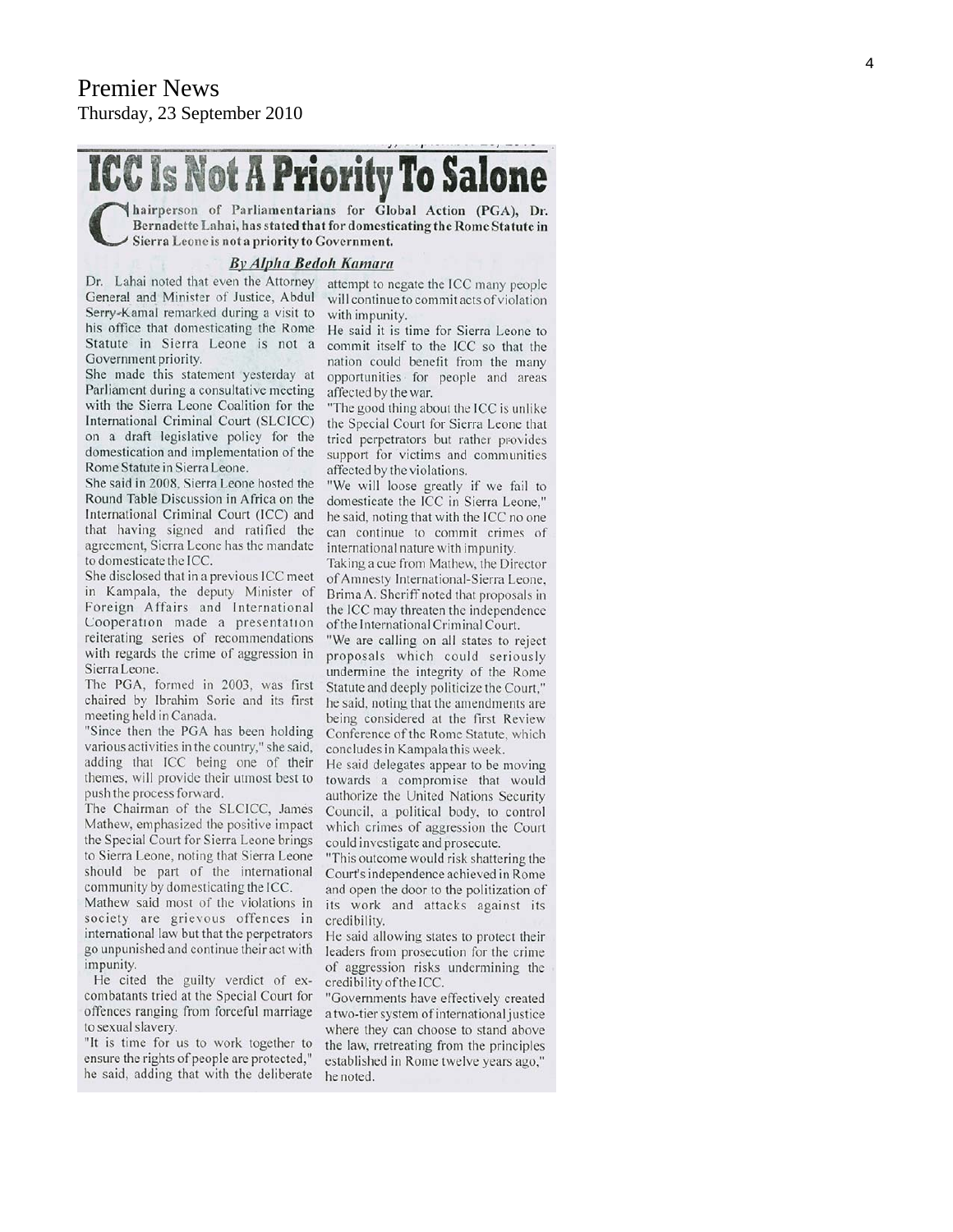#### Telegraph Wednesday, 22 September 2010

#### **Naomi Campbell says she was a scapegoat at war crimes trial**

Naomi Campbell, the supermodel, has said she was "used as a scapegoat" at the war crimes trials of the former Liberian president Charles Taylor.



*Naomi Campbell celebrated 25 years in the fashion industry at a Dolce and Gabbana shop in London Photo: REUTERS* 

Campbell, 40**,** [told the court in The Hague last month that she had been given a pouch of "dirty stones"](http://www.telegraph.co.uk/news/worldnews/africaandindianocean/liberia/7927637/Naomi-Campbell-tells-Charles-Taylors-war-crimes-tribunal-about-dirty-stones.html) by two men hours after she met Mr Taylor.

She denied knowing that they were from the former leader of Liberia.

In an interview with [Sky News](http://news.sky.com/skynews/Home/World-News/Naomi-Campbell-Model-Says-She-Was-Scapegoat-In-Blood-Diamond-Trial-Of-Liberia-Leader-Charles-Taylor/Article/201009415739225?f=rss) to mark 25 years in the fashion business she said: "What you have to understand is, I was not on trial. I was forced by subpoena to testify.

"It was nothing to do with me. This trial has been going on for how many years and no-one cared to write about it?

"You bring Naomi Campbell to the stand and the whole world knows. So as far as I was concerned, I was used as a scapegoat."

During aquestioning at the trial Miss Campbell said the pair knocked on the door of her hotel room and woke her up late at night after the dinner with Mandela.

The men, who she had never met, told her "there is a gift for you". They gave her a "pouch" which she opened the next morning and containing "a few small very dirty looking stones".

In response to questioning, she said, in a husky voice, "I guess they were diamonds". She added: "They were dirty- looking pebbles. I'm used to seeing diamonds, shiny and in a box."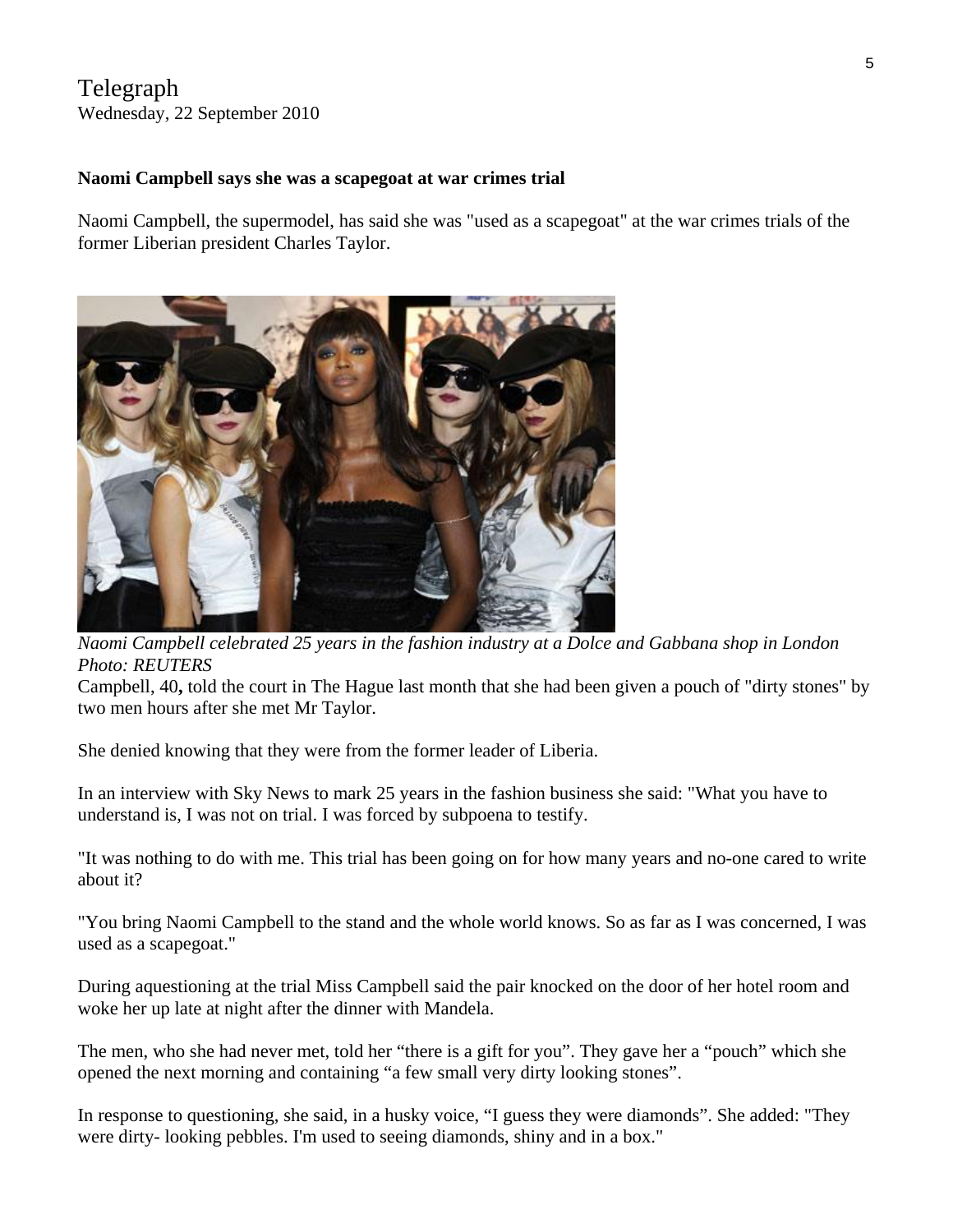#### **Lubanga Opposes Prosecutor's Bid To Interview Pending Witnesses**

By Wairagala Wakabi

The defense for war crimes accused Thomas Lubanga has this week opposed the bid by International Criminal Court (ICC) prosecutor Luis Moreno-Ocampo to take testimony from witnesses, who were previously scheduled to testify in the trial, even as proceedings remain suspended.

Last week, the prosecutor asked trial judges to permit prosecutors to take the testimony of witnesses, who were scheduled to testify in the trial before proceedings were stayed last July. The prosecutor argued that should the stay be lifted by the appeals chamber, trial judges would then determine whether to admit the testimony into evidence in the case. He argued that this proposal was consistent with the law setting up the ICC, as it authorized trial chambers to take testimony even when no proceedings were actively underway.

Lead defense attorney, Catherine Mabille, however, countered in a September 20, 2010 filing by dismissing the prosecution's application as "clearly inadmissible." She argued that none of the provisions in the Rome Statute provided for the possibility for evidence to be collected and submitted to judges while there was a stay of proceedings.

Ms. Mabille said the prosecutor's application did not have any legal basis and was designed exclusively to get the trial chamber to review its decision staying the proceedings, yet the appeal chamber was considering the prosecutor's appeal against that decision. "In seeking the further hearing of witnesses …the prosecutor is in fact asking for the immediate lifting of the suspension of proceedings and the resumption of the trial," she argued.

According to the defense lawyer, it was up to the appeals chamber to decide whether to cancel the stay of proceedings and order the resumption of the trial, or to invite the trial chamber to reconsider the issue.

The defense has accused intermediaries of bribing and coaching witnesses to provide false testimony to court. This prompted judges to order prosecutors to produce two intermediaries to testify. The testimony of the third was brought to an abrupt end by the stay of proceedings.

Besides the intermediaries, trial judges also ordered three prosecution investigators to take the witness stand, although none had appeared by the time the trial was suspended. The prosecution was also planning to call three or four rebuttal witnesses (or take their testimonies) before the defense would file its application for judges to consider dismissing the case on the grounds of abuse of process.

On July 8, 2010, the trial chamber presided over by Judge Adrian Fulford ordered a stay of proceedings due to the prosecution's "unequivocal refusal to implement the repeated orders" made by judges for the disclosure of the identity of 'intermediary 143' to the defense. The intermediary helped prosecution investigators in the Democratic Republic of Congo (DRC) to identify persons who testified against Mr. Lubanga.

The prosecution a week ago disclosed to the defense the identity of 'intermediary 143'. The prosecution does not intend to question this intermediary nor does it plan to call him as a witness. Early in July, the defense said it could not continue with the cross-examination of 'intermediary 321' who was in the witness stand then, if it were unaware of the identity of 'intermediary 143'.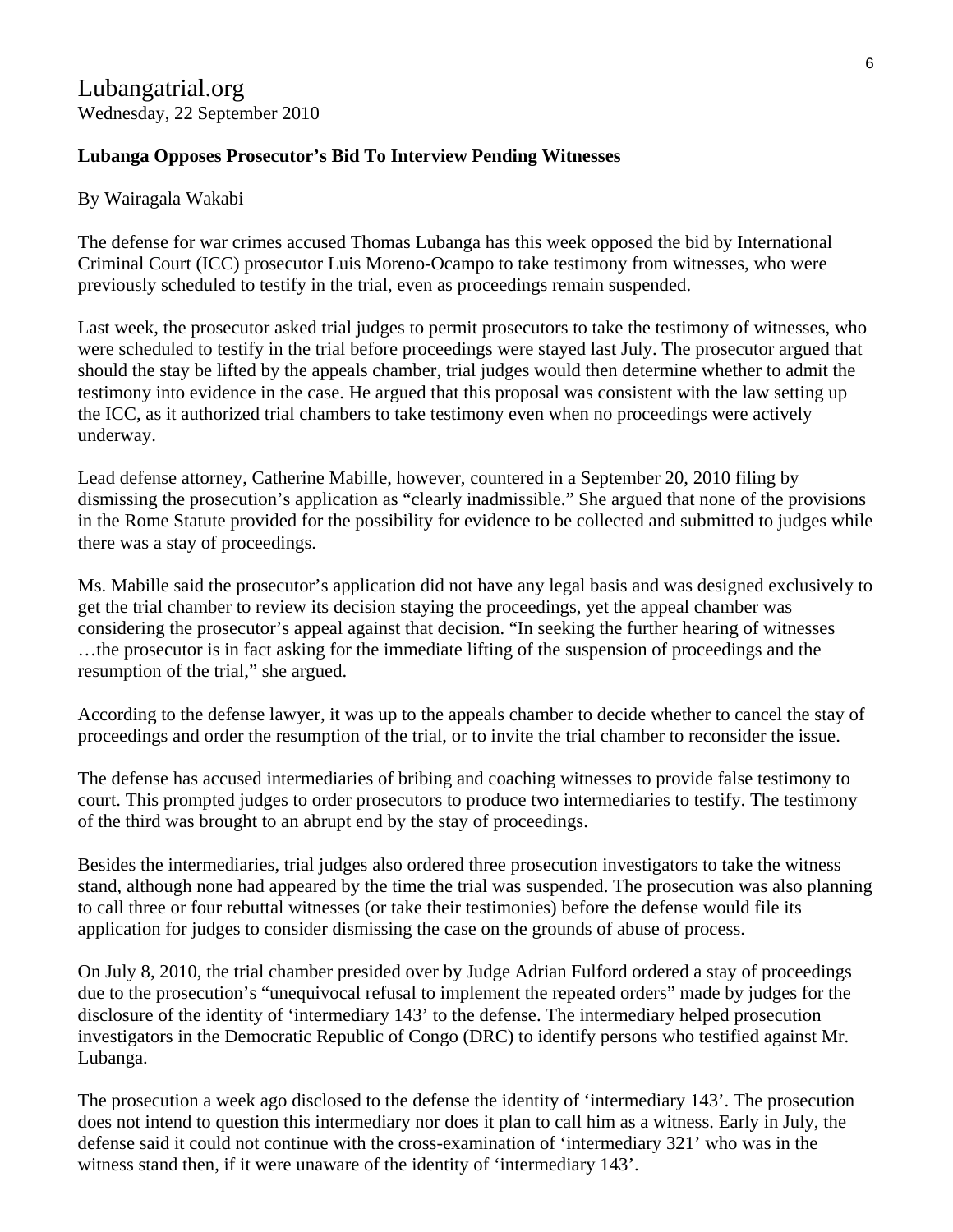In hesitating to comply with the judges' orders last July, prosecution stated that revealing the identity of 'intermediary 143' before protective measures were put in place for him would have put his life at risk.

Mr. Lubanga, whom prosecutors allege was the founder of the Union of Congolese Patriots (UPC), is accused of enlisting, conscripting, and using child soldiers in armed conflict during 2002 and 2003. According to prosecutors, Mr. Lubanga was the commander-in-chief of the Patriotic Forces for the Liberation of Congo (FPLC), an armed group allied to the UPC that used child soldiers in inter-ethnic fighting in Congo.

Mr. Moreno-Ocampo argued last week that allowing prosecutors to take the testimony of the pending witnesses as the appeals ruling is awaited would better serve the rights the parties to the case, as well as those "of the victims who deserve closure and of witnesses who face continuing stress from the indefinite postponement of their testimony." He added that it would also serve the court's interest by enabling the use of its resources notwithstanding that the trial is stayed.

However, the defense has said this week that the prosecution was wrong to assume that the stay of proceedings was essentially based on the non-disclosure of the identity of 'intermediary 143' and that once his identity was disclosed then the trial could resume.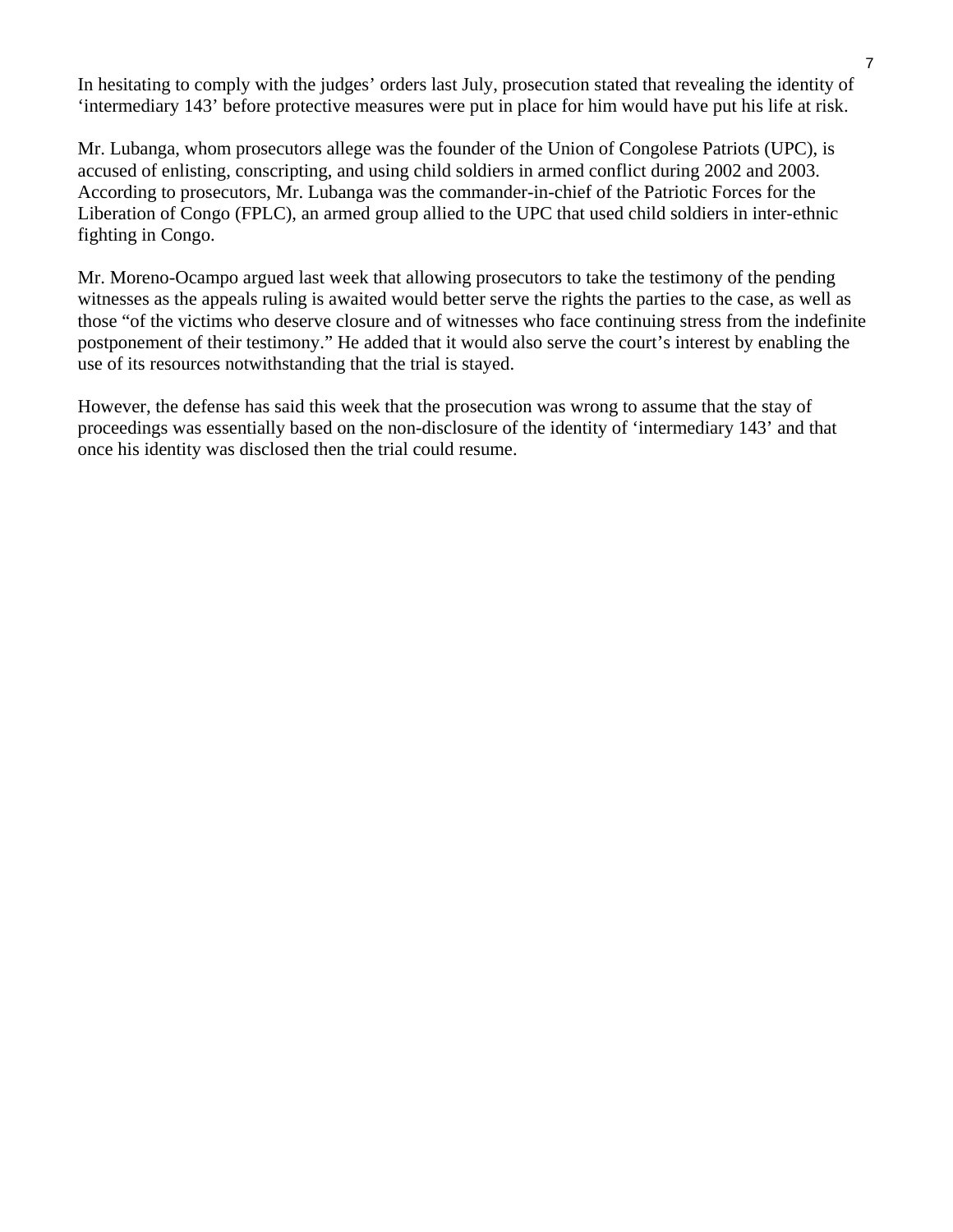#### **Most Kenyans Want International Criminal Court to Try Violence Suspects**

#### By Sarah McGregor

Most Kenyans want the International Criminal Court to try suspected instigators of post-election violence in 2008 that killed as many as 1,500 people, according to survey by market research company Synovate.

Fifty-four percent of Kenyans favor the perpetrators standing trial at the Hague-based ICC, with the remainder almost split evenly between forgiving the offenders and trying them locally, the Nairobi-based unit of Synovate said in an e-mailed statement yesterday. The poll of 1,501 Kenyans between Sept. 16 and Sept. 20 had a margin of error of 3 percentage points, Managing Director George Waititu said today in a phone interview from the Kenyan capital, Nairobi.

The clashes were sparked by a disputed December 2007 election, which the opposition said was rigged to return President Mwai Kibaki to office for a second term. The bloodshed stopped after Kibaki signed a power-sharing deal with his rival, Raila Odinga, who became prime minister.

The ICC's chief prosecutor, Luis Moreno-Ocampo, announced yesterday that the court will start prosecutions against as many as six suspects.

Synovate's poll indicates the Kenyan public may disagree with some government officials, such as Justice Minister Mutula Kilonzo, who argued that provisions in the country's new constitution to strengthen local courts means there's no longer a need for the ICC's involvement, Waititu said.

Kibaki signed into law the new constitution on Aug. 27 to replace one dating to Kenya's independence from the U.K. in 1963.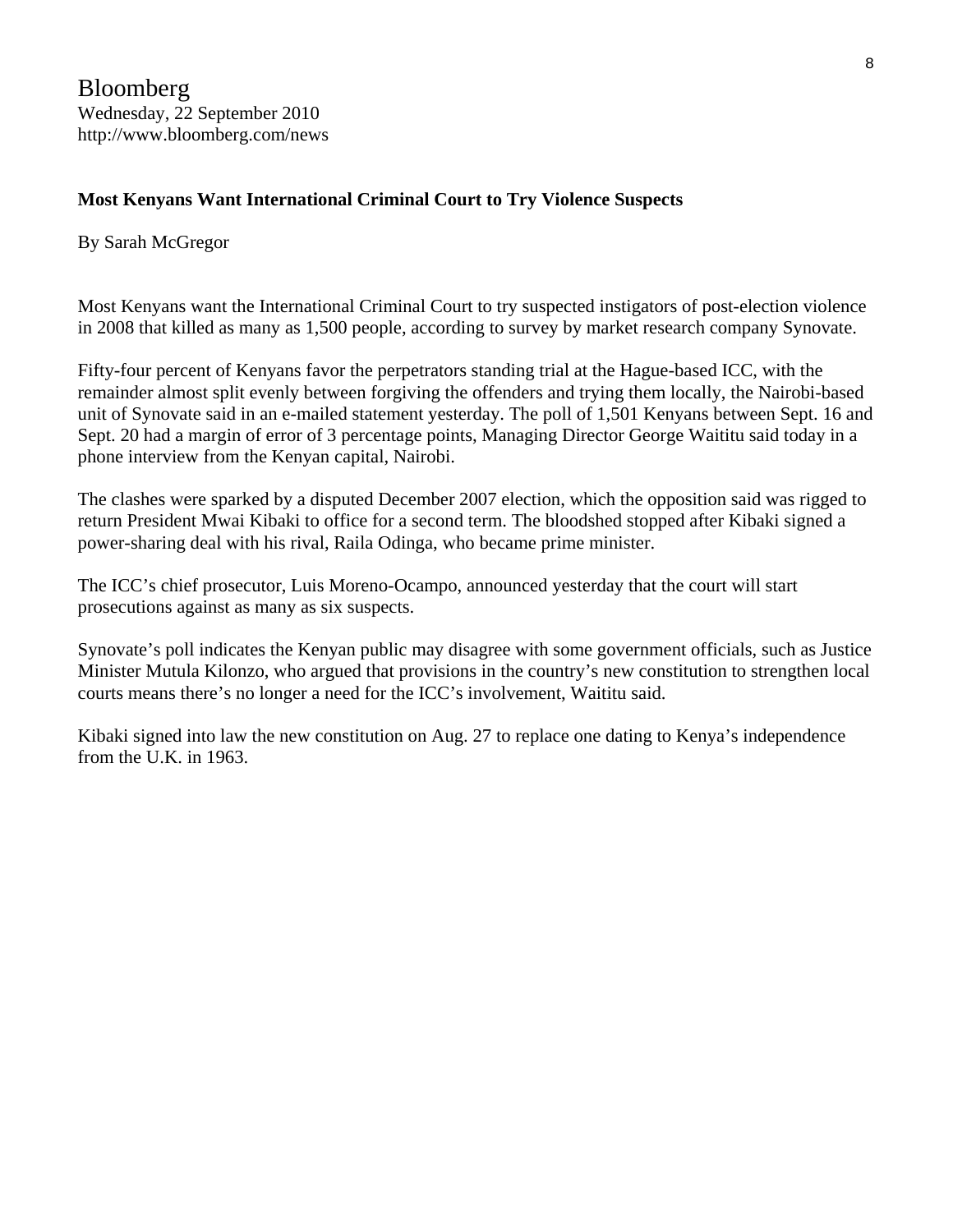#### Capital News (Kenya) Thursday, 23 September 2010

#### **Omar plays down threats to ICC witnesses**

#### BY JUDIE KABERIA



Omar Hassan KNCHR/ File photos

NAIROBI, Kenya, Sep 23 - The Kenya National Commission on Human Rights (KNCHR) on Wednesday accused some Non-Governmental Organisations of misleading the world that International Criminal Court (ICC) witnesses in Kenya were under threat.

KNCHR Commissioner Hassan Omar told Capital News that the ICC guards its own witnesses and did not rely on outsiders to provide security to those under it protection programme.

"The real concern we would have as a commission is the very casual nature in which we have continued to discuss the issues of witness protection. There is need to exercise a lot of diligence when we are dealing with matters of witnesses. I do know certain situations witnesses make up," he said.

He was responding to media reports that a witness expected to testify before the ICC was abducted and tortured in Eldoret.

Mr Omar said organisations and individuals should be careful when referring to ICC witnesses since The Hague court fully takes responsibility of its witnesses.

He said the court would not risk or expose the lives of its witnesses including their associates, family and friends.

He said the court had a comprehensive and strict protection programme that did not have the loopholes reported by some human rights organisations.

"Anybody who is under the ICC protection wing cannot be under any serious jeopardy, the ICC protection procedure is quite water tight and anybody who has been taken up as a potential witness is protected to the fullest," he said.

He believed that the alleged threats were not to ICC witnesses.

The commissioner begged local organisations, the media and the entire country to refrain from mishandling the witness protection matters to avoid creating unnecessary fear among real potential witnesses.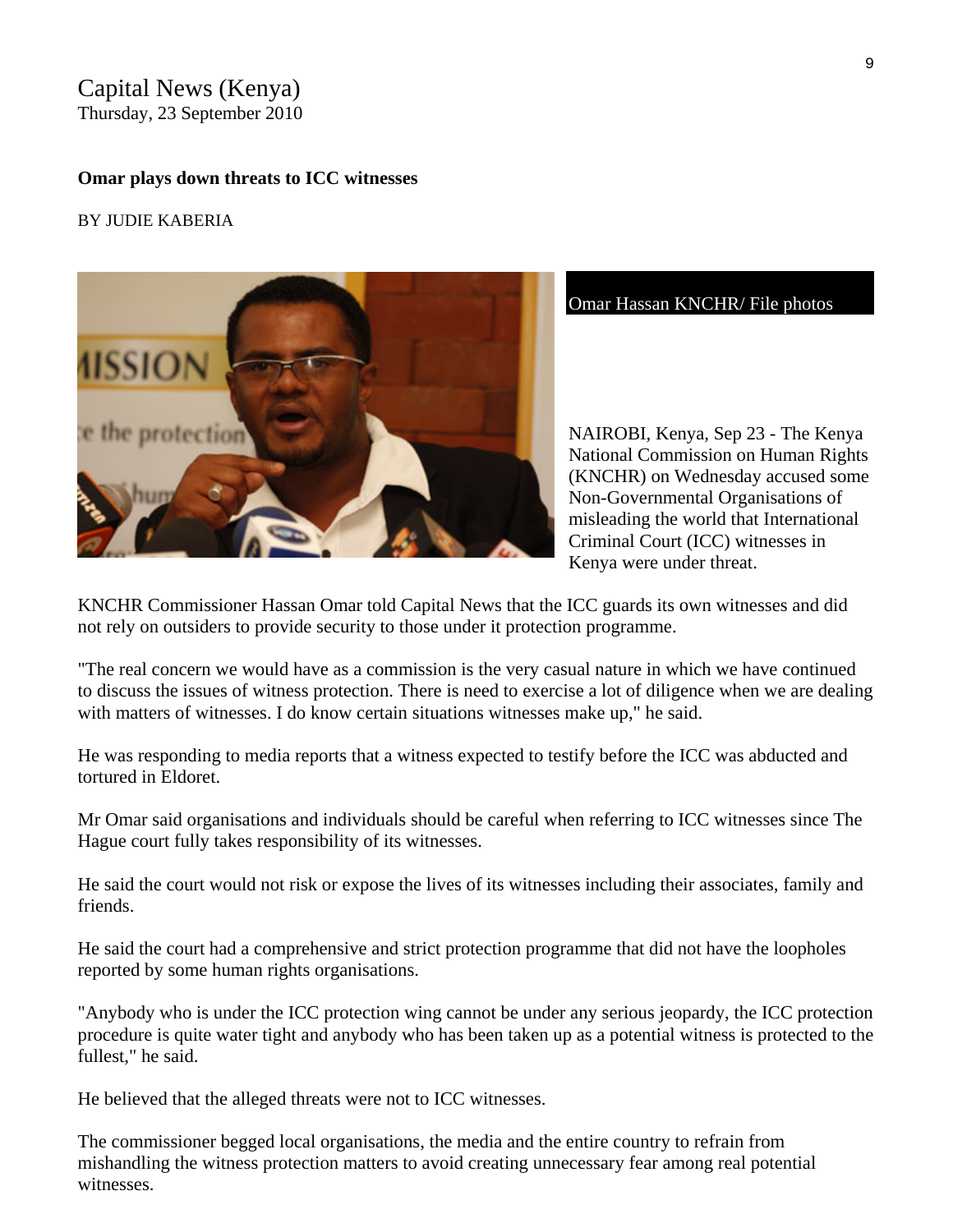Mr Omar however urged the government to provide security and offer protection to other witnesses and victims in the country.

"Primary responsibility in terms of witness protection is the government. When you see there is intimidation of witnesses it is because the government is not putting the right procedures for witness support," he said.

According to the ICC Protection Program, the court takes responsibility of protecting only its witnesses.

When ICC Prosecutor Moreno Ocampo visited Kenya in May this year, he assured his witnesses of protection but asked the government to protect witnesses of the Waki commission and victims of the post election violence.

He clarified that the court would protect only its potential witnesses.

He said that the Kenyan government had assured him that it would protect victims and witnesses of the 2007/2008 post election violence.

"I raised the issue in my meeting with the Ministers. That was my main topic and they recognised they have to agree with the police because some of the victims were injured by the police," he said at the time.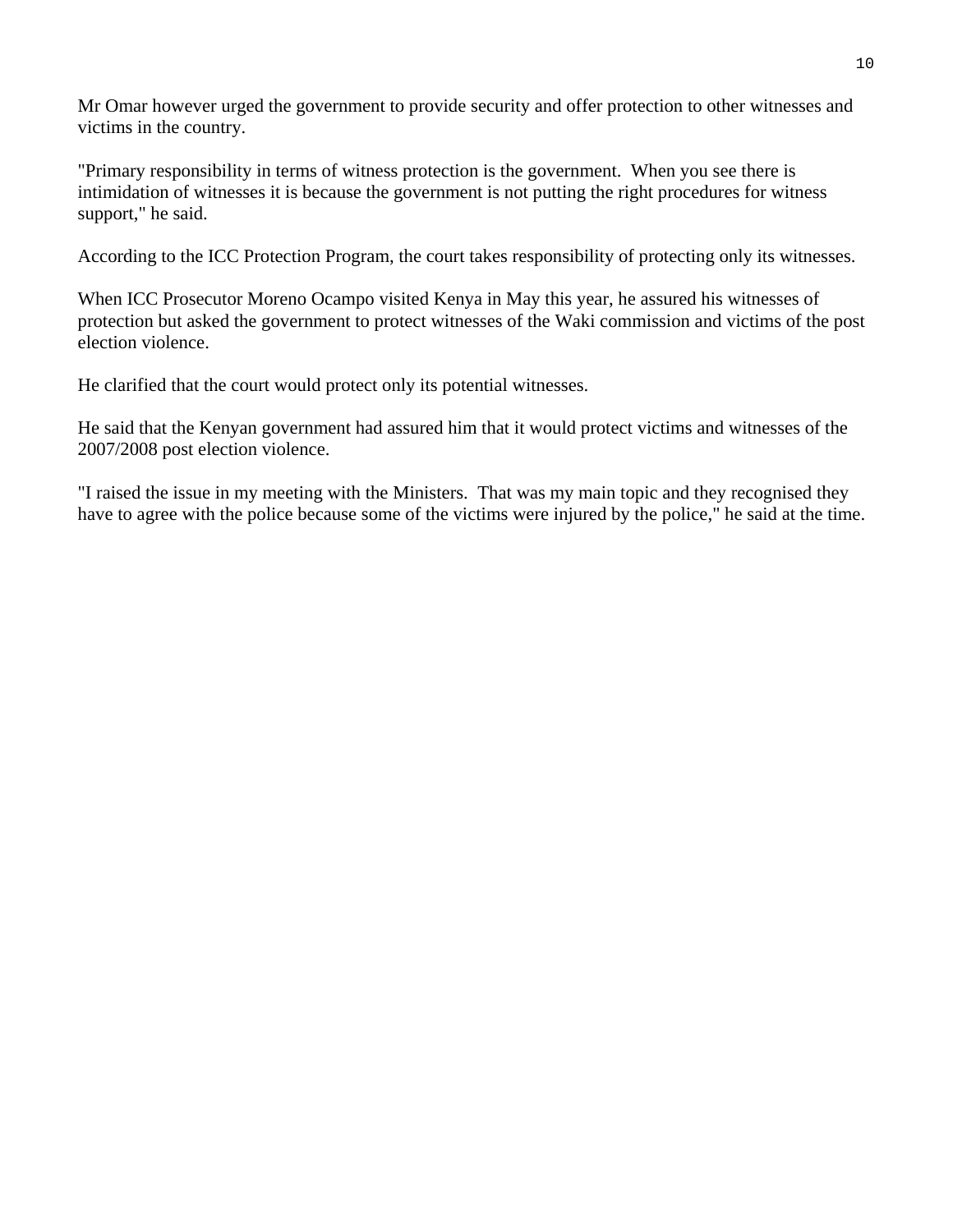#### **Israel Broke Human Rights Law in Gaza Strip Flotilla Action, UN Panel Says**

#### *By Peter S. Green*

Israel's May 31 efforts to stop a flotilla of ships from reaching the Gaza Strip broke international human rights and humanitarian law, and more such incidents may occur, a United Nations human rights panel said.

The assault on the ship Mavi Marmara constituted "grave violations of human rights law and international humanitarian law," according to a [report](http://www2.ohchr.org/english/bodies/hrcouncil/docs/15session/A.HRC.15.21_en.pdf) by a three-person panel of experts appointed by the UN Human Rights Council.

"Lethal force was employed by the Israeli soldiers in a widespread and arbitrary manner which caused an unnecessarily large number of persons to be killed or seriously injured," the report said. "Less extreme means could have been employed in nearly all instances of the Israeli operation, since there was no imminent threat to soldiers."

Israel's Foreign Ministry called the report "as biased and as one sided as the body that has produced it," and said its own inquiries had sufficiently investigated the raid.

Israel has said that in the confrontation, which followed numerous warnings for the ships to change course, its soldiers were attacked with knives and clubs after boarding the Mavi Marmara, one of the six vessels in the flotilla, and seven were wounded, including by gunfire after volunteers aboard the ship managed to grab Israeli firearms.

Activists have said they threw the firearms into the sea. There was no violence on the other five ships.

#### **Naval Blockade**

The Israeli raid on vessels attempting to breach a naval blockade of the Hamascontrolled Gaza Strip left nine Turkish citizens dead, generated international criticism and led Turkey to suspend diplomatic and security cooperation. Turkey was once Israel's closest ally in the region.

"There was no legal basis for the Israeli forces to conduct an assault and interception in international waters," the report said.

Israel refused to cooperate with the UN inquiry, and video and photographic evidence obtained from Israel, mostly through the Internet or published proceedings from Israeli inquiries, couldn't be relied on, the report said.